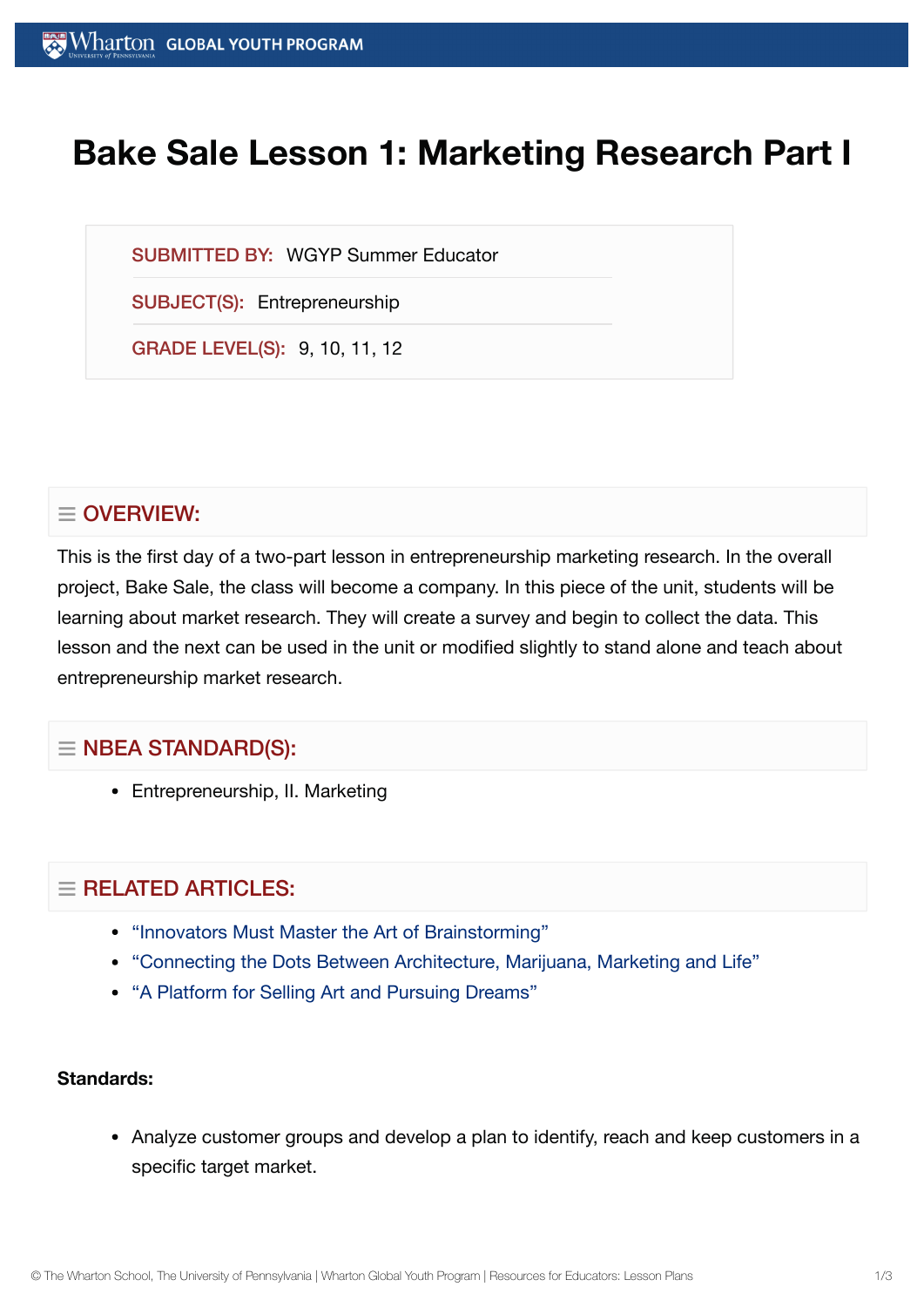### **Common Core Standard(s):**

- CCM Standard for Probability Overview: Summarize, represent, and interpret data on two categorical and quantitative variables.
- CCR Standard for Speaking and Listening: Prepare for and participate effectively in a range of conversations and collaborations with diverse partners, building on others' ideas and expressing their own clearly and persuasively.

**Objectives/Purposes:** In this lesson, students will learn about the importance of market research by working in groups to develop their own surveys and beginning to collect data. They will learn about ways to present the data.

### **Other Resources/Materials:**

- Sample Marketing Research Worksheet
- Computers if available

## **Activity:**

## **Student [Worksheet](https://globalyouth.wharton.upenn.edu/wp-content/uploads/2012/02/Entreprenuership15_Marketing_Wo.doc)**

- 1. Do Now: If you were going to set up a restaurant, what type of food would you decide on and how would you make that decision? (*5 min*)
- 2. For the next couple of lessons everyone in class will be entrepreneurs. Together, you will help devise a marketing, finance and accounting plan for a class bake sale. To begin, today's lesson will focus on the marketing strategy. When developing a marketing strategy, it is important to do some research. Think about who your clients are, and then ask them what they might like and why. The teacher will give an example of a survey, data from the survey and graph. This can be found on the worksheet Sample Marketing Research. (*10 min*)
- 3. Teacher will go over what each group will be doing. There will be three small groups. Each group is responsible for devising a survey, collecting data, displaying the data in a graph and presenting the information to the class. (*5 min*)
	- This is a service project, so the profits will go to a charity or something for the school or the community. Group 1 is responsible for figuring out the type what